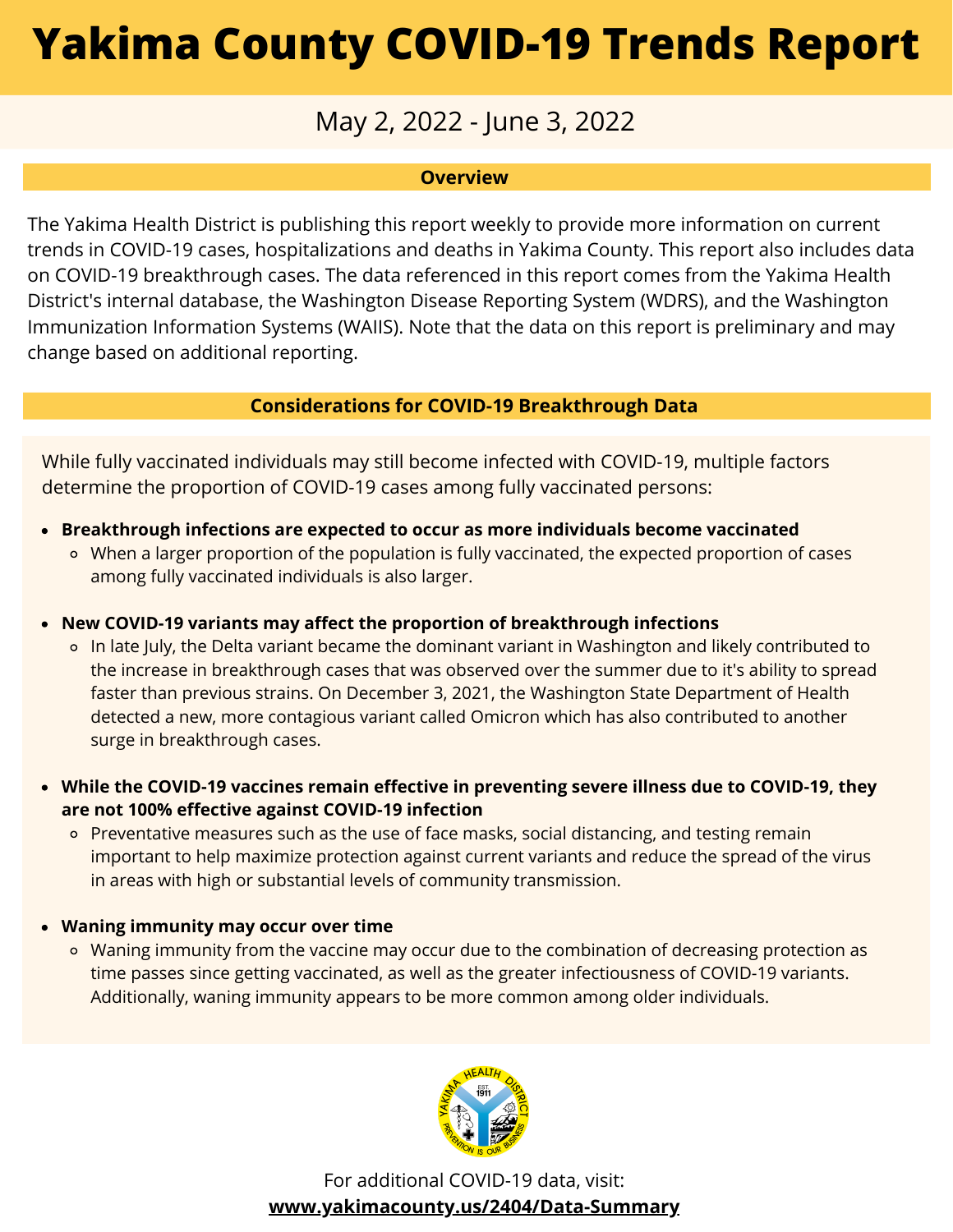### May 2, 2022 - June 3, 2022

**COVID-19 case rate by week, December 6, 2021 - June 3, 2022**



**May 3, 2022 - June 3, 2022**



#### **Key Observations**

**Rate per 100,000 (over 14 days)**

Rate per 100,000 (over 14 days)

5,000 4,000 3,000 2,000 1,000

COVID-19 cases in Yakima County continued to increase over the month of May. On May 1, Yakima County reported a case rate of 87 cases per 100,000 residents. By the end of the month, the case rate had reached 188 cases per 100,000. The overall number of cases reported in May was 900. This compares to 388 cases reported in April. Due to the increased availability of at-home test kits and under-reporting of results, confirmed case counts may be under counted. Currently, Yakima County continues to be rated at a low COVID-19 community level by the **[CDC](https://www.cdc.gov/coronavirus/2019-ncov/science/community-levels.html)**.

#### **Key Observations**

Hospitalizations remained relatively low throughout April but began to increase during the beginning of May. The 7-day COVID-9 hospitalization rate was 1.5 per 100,000 on May 3 and by the end of the month it increased to 4.3. In May, the total number of hospitalizations was 38, which is 22 more than in April. Individuals 65 and older accounted for the highest proportion of hospitalizations while those 0-19 years of age accounted for the second highest number of hospitalizations.



#### **Key Observations**

The number of COVID-19 deaths reported in April remained unchanged since the last report, with zero new COVID-19 deaths reported from mid-April to mid-May. The overall downward trend in deaths observed since late February has carried into May, with one death reported among the 80 and older age group during this month thus far.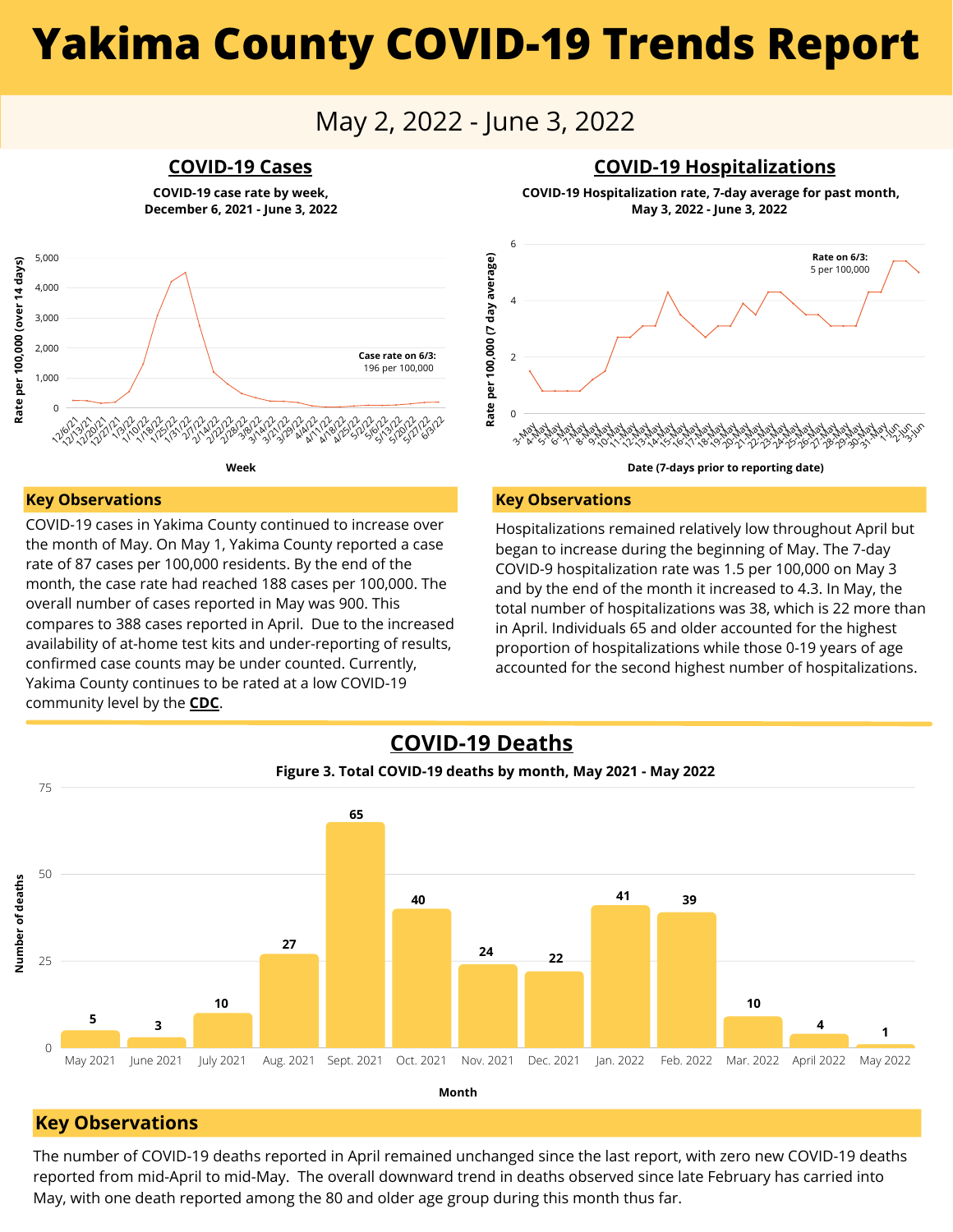### May 2, 2022 - June 3, 2022

### **COVID-19 Breakthrough Cases**

**Figure 4. COVID-19 cases by vaccination status, January - May 2022**



| <b>Month</b> | <b>Fully Vaccinated</b> | <b>Unvaccinated</b> | <b>Total</b>  |
|--------------|-------------------------|---------------------|---------------|
| January      | 7,323 (35%)             | 13,460 (65%)        | 20,783 (100%) |
| February     | 1,231 (30%)             | 2,860 (70%)         | 4,091 (100%)  |
| March        | 154 (33%)               | 312 (67%)           | 466 (100%)    |
| April        | 128 (38%)               | 210 (62%)           | 338 (100%)    |
| May          | 409 (45%)               | 491 (55%)           | 900 (100%)    |

**Table 1. COVID-19 cases by vaccination status, January - May 2022**

#### **Key Observations**

Breakthrough cases increased in May, likely due to the overall increase in cases observed throughout Yakima County. Although Yakima County's COVID-19 community level remains low, community members should be aware of increasing trends and take steps to prevent further increases such as following appropriate isolation and quarantine requirements and getting tested for COVID-19 if symptomatic or exposed to COVID-19. Individuals who test positive through an at-home test kit should report their results to the Washington State COVID-19 hotline at 1-800-525-0127. People who are immunocompromised or at high risk for COVID-19, should utilize at-home test kits and talk to their healthcare provider about available treatment options. All individuals are encouraged to consider **[personal](https://www.cdc.gov/coronavirus/2019-ncov/need-extra-precautions/index.html) risk factors** when deciding when to wear a face mask.

### **COVID-19 Breakthrough Hospitalizations**

**Figure 5. COVID-19 Hospitalizations by COVID-19 Vaccination Status, January - May 2022**



**Table 2. COVID-19 Hospitalizations by COVID-19 Vaccination Status, January - May 2022**

| <b>Month</b> | <b>Fully Vaccinated</b> | <b>Unvaccinated</b> | <b>Total</b> |
|--------------|-------------------------|---------------------|--------------|
| January      | 99 (35%)                | 181 (65%)           | 280 (100%)   |
| February     | 52 (41%)                | 75 (59%)            | 127 (100%)   |
| March        | 14 (56%)                | 11 (44%)            | 25 (100%)    |
| April        | 10 (63%)                | 6(38%)              | 10 (100%)    |
| May          | 17 (45%)                | 21 (55%)            | 38 (100%)    |